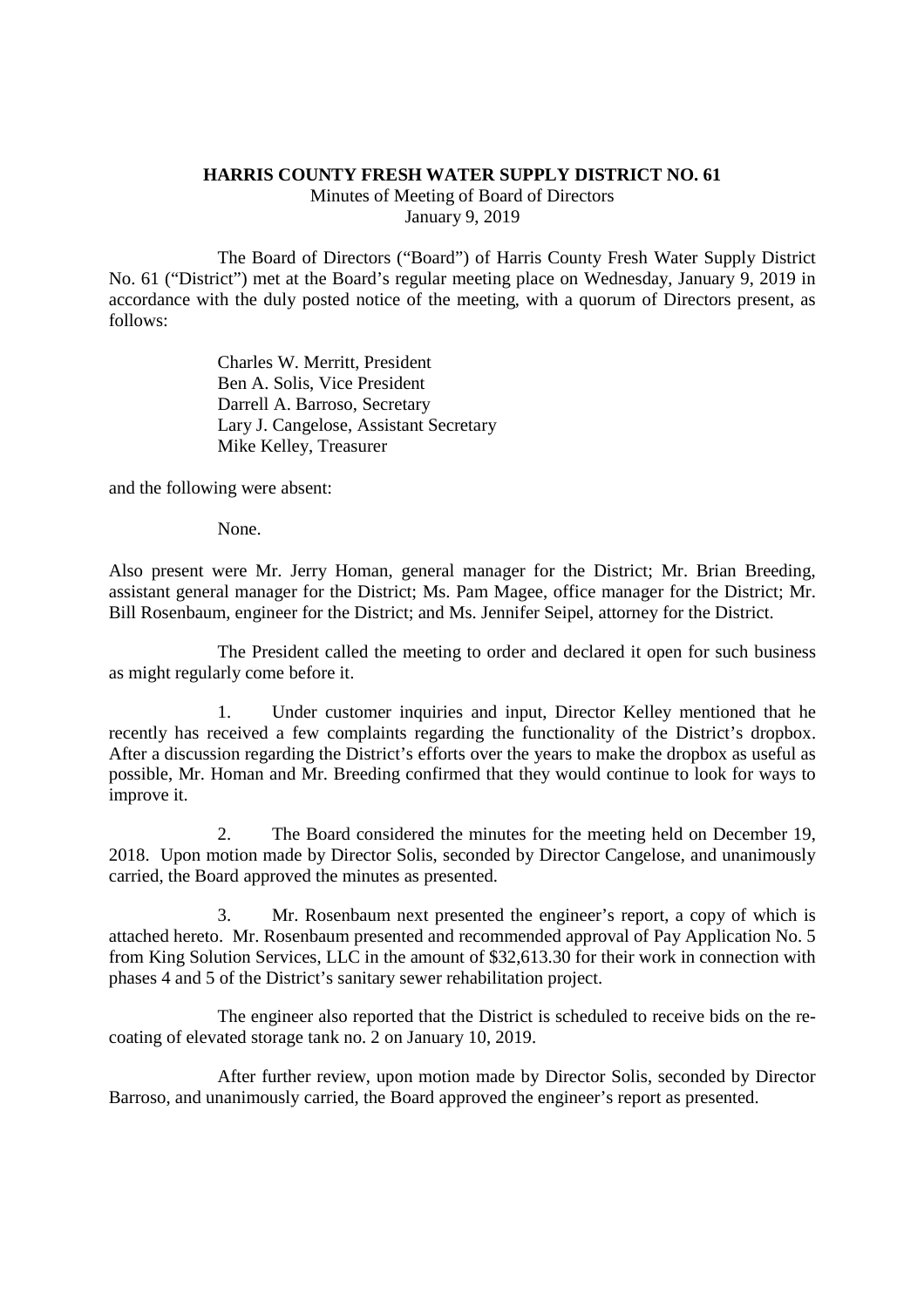4. The Board considered payment of the general fund bills. After review, upon motion made by Director Barroso, seconded by Director Solis, and unanimously carried, the Board approved payment of the general fund bills as presented.

5. Ms. Magee, Mr. Homan, and Mr. Breeding presented the management report. Ms. Magee confirmed that Board's travel arrangements for the upcoming Association of Water Board Directors conference in Austin, Texas.

Mr. Breeding reported that he continues to work on the District's automated meter project.

Mr. Breeding also stated that he negotiated the purchase of an F-550 crane truck for \$8,000 under the budgeted amount. The Board discussed the usefulness of the truck and the cost savings it would present to the District by allowing it to perform certain maintenance work, rather than outsource it to third parties.

Mr. Homan reviewed the District's 2019 calendar of events with the Board.

The Board also reviewed the District's February 2019 newsletter.

Upon motion made by Director Solis, seconded by Director Barroso, and unanimously carried, the Board approved the management report as presented.

6. The Board discussed the North Harris County Regional Water Authority (the "Authority"). Several Directors attended the latest meeting of the Authority, at which the Authority discussed the status of their projects and the election of officers.

7. With respect to the Water Users Coalition, Mr. Homan reported that they had a recent meeting of the advisory council that went very well. Membership also continues to grow.

8. Ms. Seipel provided a brief update on the status of the District's litigation with Magellan Pipeline.

9. The Board lastly considered items for the next Board meeting, including engagement of the auditor.

There being no further business to come before the Board, the meeting was adjourned.

Secretary